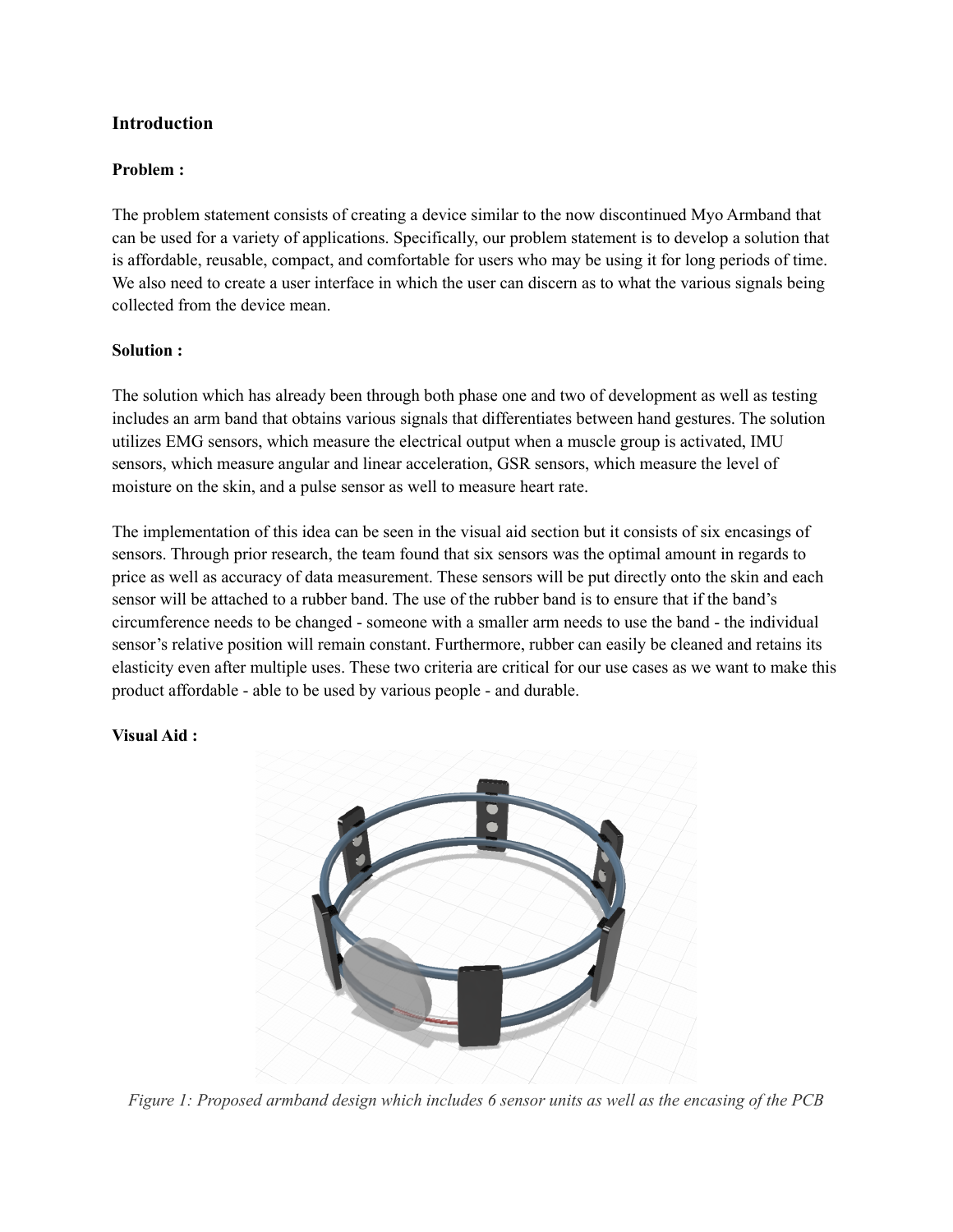

*Figure 2: Front view of the proposed design*



Figure 3 : Cabling which will include six (or more) different wires in order to connect the PCB to our *sensors as well as provide power to each of them*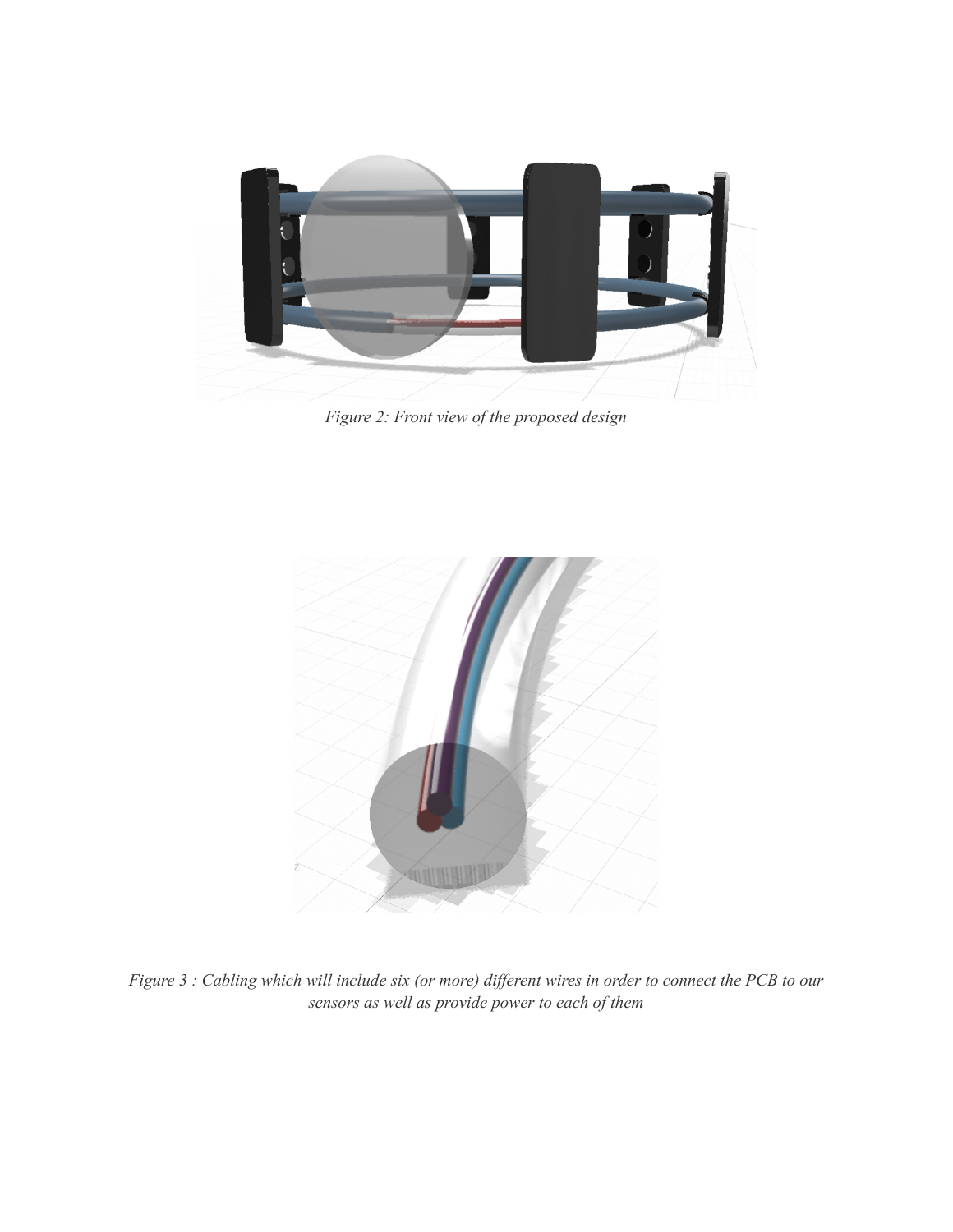

Figure 4 : The proposed solution has bluetooth in which there will be a UI built to interface the data

# **High - Level Requirements List :**

- 1. The first quantitative characteristic this project must exhibit is the ability to change the circumference of the band - the size of the band - without hindering the accuracy and efficiency of data collection from the sensors. Essentially a user should be able to adjust the size of the band without the sensor's relative position to each other changing.
- 2. The second quantitative characteristic this project must exhibit is being able to be worn and collect data for extended periods of time with minimal to no discomfort put onto the user. This is essential because our main consumers are surgeons who will be using this device as a training tool and thus must be able to have it on for extended periods of time.
- 3. The third quantitative characteristic is that the proposed design should be smaller and more compact than the design that is currently available. This is essential for both use cases of stroke patients and doctors as they can not be wearing a bulky device that may further hinder their daily activities.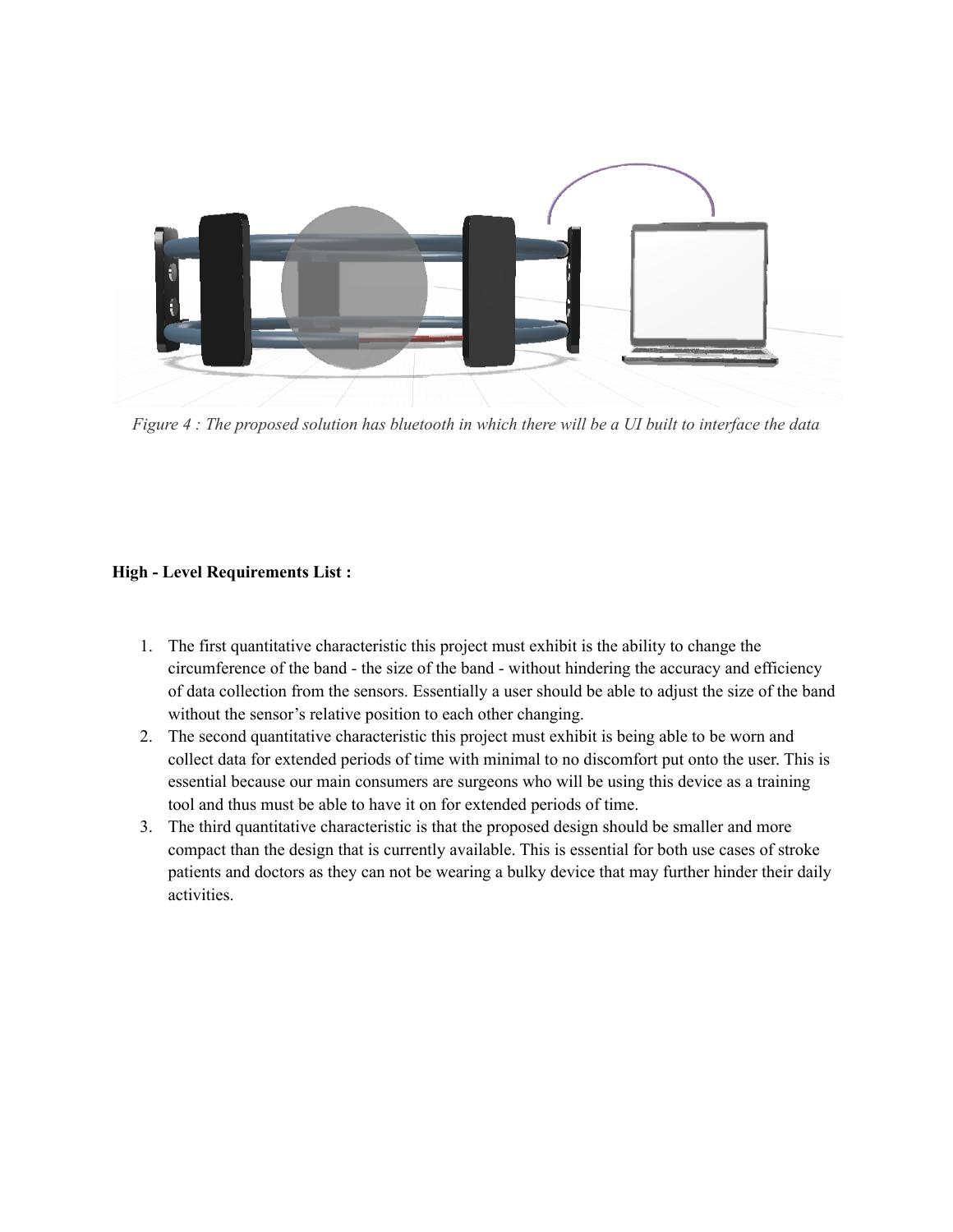# **Design**

**Block Diagram :**

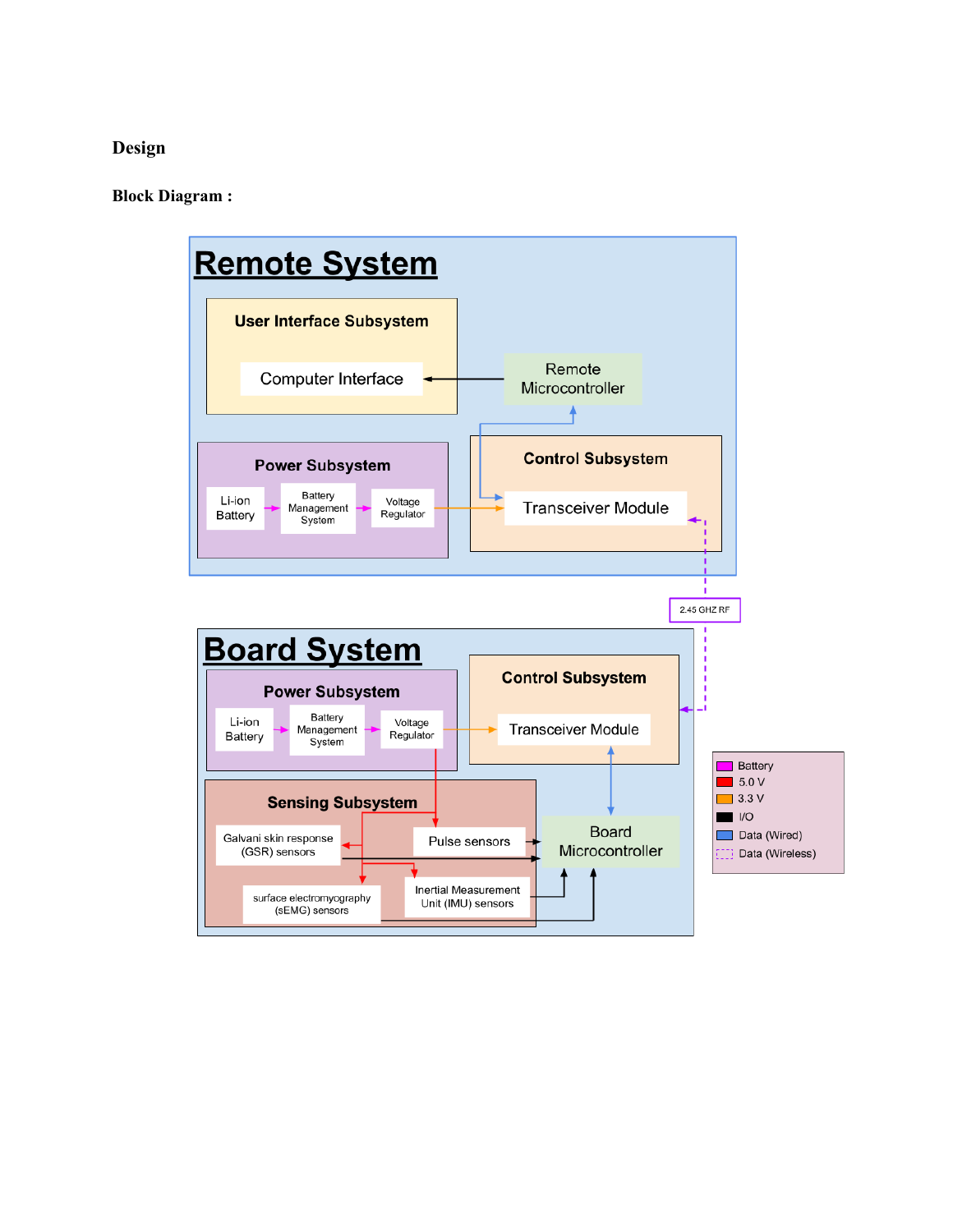#### **Subsystem Overview :**

Remote System: User Interface - Outputs user data from the remote microcontroller onto a computer screen. Power - Battery management system regulates the temperature and current of the battery to prevent overheating. Then the voltage regulator converts the voltage to 3.3V and 5.0V. Powers the control subsystem. Control - Powered with 3.3V. Uses Bluetooth to transmit and receive data to and from the remote microcontroller. Remote microcontroller - Sends and receives data to the control subsystem. Outputs data onto the computer interface.

Board System: Power - Similar to remote power subsystem. Battery management system regulates the temperature and current of the battery to prevent overheating. Then the voltage regulator converts the voltage to 3.3V and 5.0V. Powers the control subsystem and sensing subsystem. Control - Powered with 3.3V via the power subsystem. Uses Bluetooth to transmit and receive data to and from the board microcontroller. Sensing - Contains four sensors powered with 5.0V via the power subsystem. Outputs data to the board microcontroller.

## **Subsystem Requirements :**

User Interface: This subsystem addresses the second quantitative characteristic that this project must be able to be worn and collect data for extended periods of time without being uncomfortable. It must be able to display and combine large amounts of data onto a computer to be visible to the user while they are wearing it. This data must be saved easily so that the user can look back and analyze the data to improve their performance. This subsystem will input this data from the remote microcontroller.

Power: The power subsystem will address the third quantitative characteristic that the proposed design should be smaller and more compact than the design that is currently available. The power subsystem is the most important for this characteristic because using smaller batteries will allow the design to be downsized while still maintaining the voltage and current ratings for the transceiver module. The power subsystem must be able to supply at least  $3.3V +/- 0.1V$  with 30mA to the transceiver and  $5.0V +/- 0.1V$ to all of the sensors within the sensing subsystem. It consists of a lithium-ion battery which is connected to a battery management system, which regulates the temperature and current of the battery to prevent overheating. The battery management system is connected to a voltage regulator that converts the voltage to 3.3V and 5.0V.

Control: The control subsystem will address both the second and third quantitative characteristics of the proposed design. In order for the armband to be used to train surgeons or help with rehabilitation, the data must be collected and presented in a user-friendly way. The data must be accurate and concise so that the user is able to read and analyze it to see where they can make improvements. Also, the design has to be small, wearable, and go around the arm. This will only be possible if the transceiver module within the control system is able to use Bluetooth and wirelessly transmit the data. It must receive 30mA at 3.3V +/- 0.1V from the power subsystem. It connects to the microcontroller. It receives data from said microcontroller as well as sends data back to the microcontroller to then be outputted onto the computer.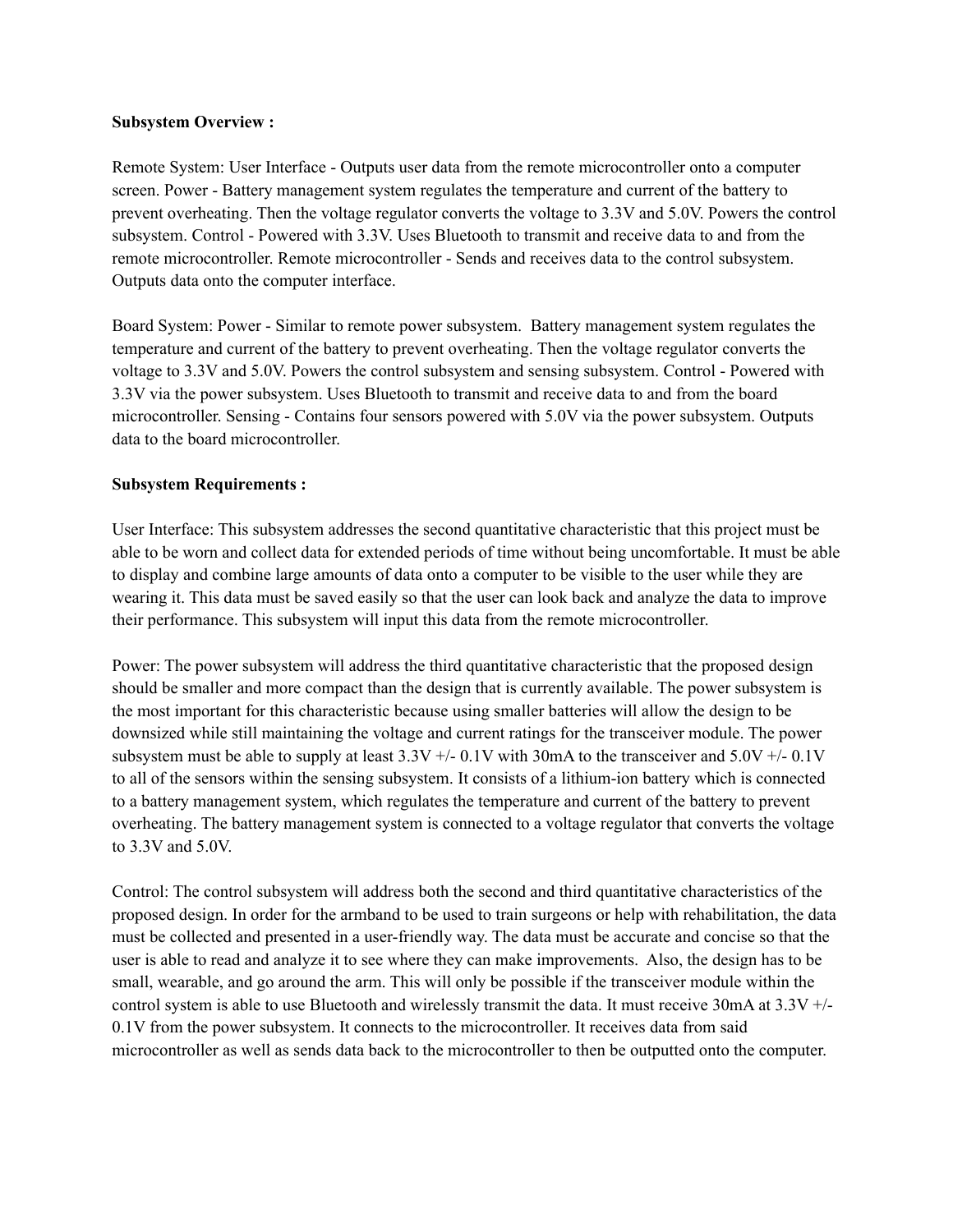Remote and Board microcontroller: The microcontroller will address the second quantitative characteristic that the design must be worn and collect data for extended periods of time. The microcontroller is essential for this because it connects all of the other subsystems together. It receives raw data from the sensing subsystem, sends it to the control subsystem, and outputs it on the computer. It can also receive data from the control subsystem in order to process and filter the data. The small size of microcontrollers also allows the armband to be downsized and wearable.

Sensing: The sensing subsystem comprises four different types of sensors: GSR, Pulse, sEMG, and IMU. It addresses all three quantitative characteristics of the project. First, the size of the band must be able to be adjusted without changing the sensors' relative positions or decreasing their accuracy and efficiency. Second, the sensing subsystem must collect data efficiently while still being comfortable for the user. The electrodes of the sensors have to make direct contact with the skin of the user without being uncomfortable. Lastly, the sensing subsystem addresses the need of the design to be small and compact. The design will need to be small while still accurately reading data from the users via the sensors.

# **Tolerance Analysis :**

The following are aspects that could hinder the successful completion of this project:

- **Housing development:** It is imperative to develop an apt enclosure that could house the sensors, power delivery subsystem, and other components of the iBand. This is because the goal is to create a portable system to monitor data collected from the sEMG, IMU, and other sensors. Furthermore, the housing should be designed in such a way that it accounts for different sized arms.
- **Placement of Sensors:** It is imperative that the sensors are placed correctly around the arm in order to collect accurate data. This is important because sensors, such as sEMG, need to be placed correctly to identify the electrical signals that are generated when muscles contract / expand.
- **User interface:** It is imperative that there exists an usable interface that can allow users to monitor and make sense of the data collected from the iBand.

# **Ethics and Safety**

There are several potential ethical and safety problems that must be considered while developing the iBand. The following are the concerns that must be addressed:

- HIPAA (Health Insurance Portability and Accountability Act of 1996) prevents the disclosure of a patient's medical data without consent. As we collect data from sensors, we must make sure that all data is locally processed and is not used in any way that violates the HIPAA act.
- The housing needs to have adequate safety measures to prevent perspiration or other conductive material from seeping in. This is done to prevent short circuits and other electrical hazards.
- The power management module must be designed correctly to prevent overcharging and overheating the batteries.